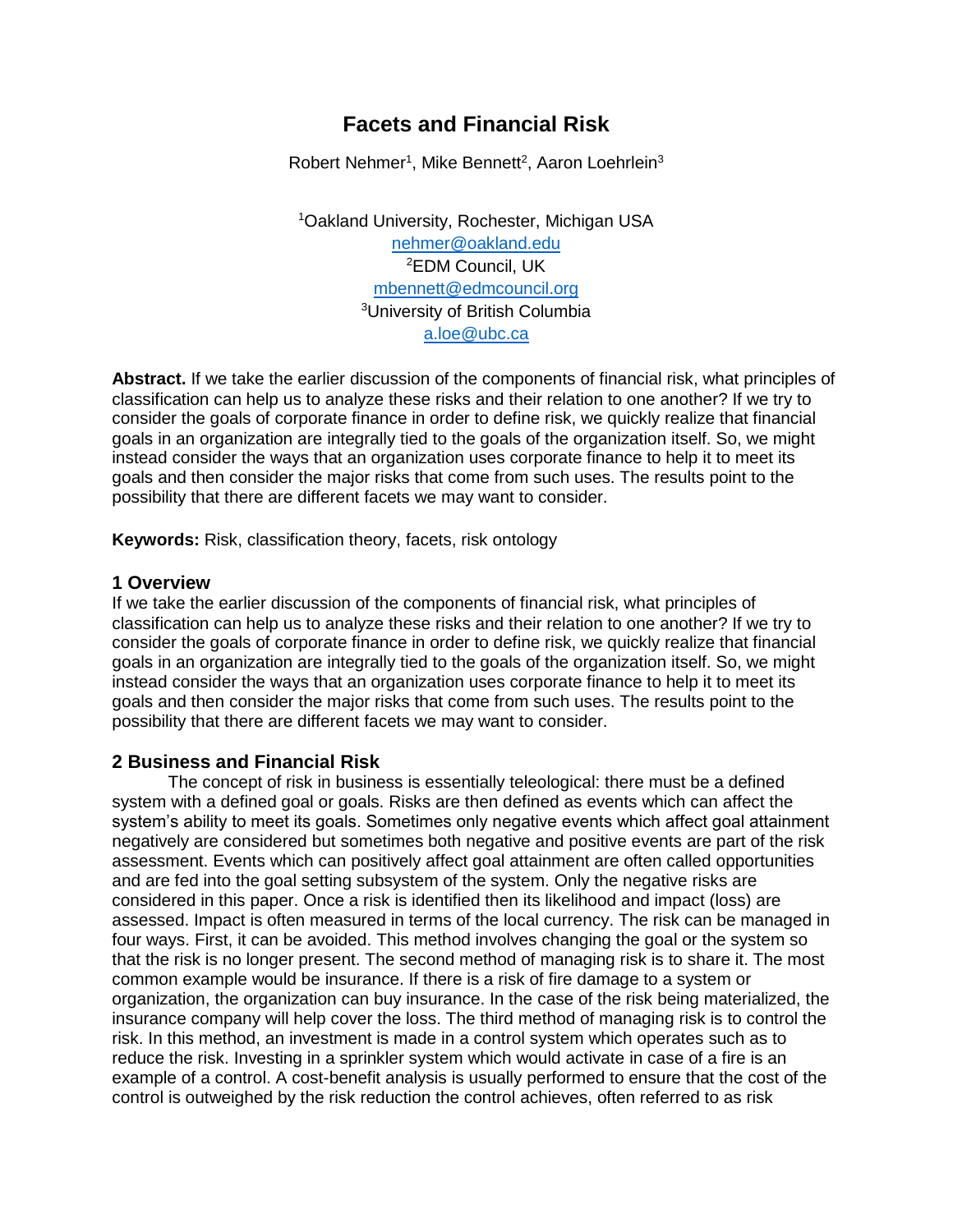mitigation. The last method of managing risk is to accept it. In this method, the risk is acknowledged and monitored only.

Risk is identified through an assessment process. This process involves having the people responsible for attaining the goals assess what events may prevent the goals from being achieved. The assessment usually includes assigning likelihood and impact values onto the risks. What results is a large set of potential risks which are then managed by applying one of the four methods mentioned above to each of them. The organization managing its risks will have finite resources to expend on risk management. Because of that, a concept of a risk portfolio is used to manage the risks. The portfolio is the collection of risks which are either being insured against, controlled or accepted. That is, they have not been avoided. This portfolio is conceived as having a mean risk and risk variance associated with it. That is to say that the risks that the organization is accepting or controlling each have their own "riskiness." The collection of the riskiness of the parts is the riskiness of the portfolio. Upper management of the organization sets the overall shape of the risks in the portfolio. The mean of the portfolio is called the risk appetite and the variance is called the risk tolerance.

If we take the earlier discussion of the components of financial risk, then they are assetbacked risk, credit risk, foreign investment risk, liquidity risk, market risk (including equity, interest rate, currency and commodity risks), operational risk, reputational risk, legal risk and information technology risk. What principles of classification can help us to analyze these risks and their relation to one another? If we try to consider the goals of corporate finance in order to define risk, we quickly realize that financial goals in an organization are integrally tied to the goals of the organization itself. So we might instead consider the ways that an organization uses corporate finance to help it to meet its goals and then consider the major risks that come from such uses. Finance is basically concerned with raising capital and applying capital as needed to further an organization's goals. What does an organization need to do in order to manage the process of raising and applying capital? First it must be able to access markets. Capital is usually raised from other organizations outside the firm. The firm can also self finance to the extent that it achieves and retains profits. We can then break capital down into four activities: raising capital, using capital, maintaining capital and distributing capital. These activities can be tested to see if they provide a good facet for classifying financial risk. Recall that a facet requires the application of a principle or principles in classifying concepts. The principle here is that the financial risks occur in one of the four activities. Each financial risk can be evaluated in turn. Asset-backed risk refers to the risk that capital held in an asset will lose value. This would be classified into the maintaining capital activity. Credit risk is the risk that capital lent to another organization will not be paid back. This can be classified as part of the using capital activity. Foreign investment risk is obviously part of using capital as well. Liquidity risk is the risk that the organization will not have enough liquid capital (cash) to pay its obligations. This can be classified as part of the capital maintenance activity. For market risks, first equity risk is the risk that capital held in the equities (stocks) of other organizations will lose value. This again is part of the maintenance of capital activity. Interest rate risk is the risk that capital raised or used will be done using an inappropriate interest rate. This would be part of both the raising capital and using capital activities and so would violate the independence of the partitions requirement of the facet. Currency risk is the risk that assets held in other currencies will lose value and can be classified as a capital maintenance risk. The final market risk is commodity risk which is the risk of value loss when holding commodities. This again can be classified as a capital maintenance risk. Operational risk is the risk of capital loss while using capital in production settings and so is again a capital maintenance risk. Reputational risk is the risk of the loss of firm reputation in the marketplace and so could be applied to any of the activities. Again, we see a lack of independence of the facet for this risk. Legal risk and information technology risk can also be seen to apply to all four activities and so also violate independence. If we analyze the partition violations then we see that the first, for interest rates, is driven by the fact that interest rates are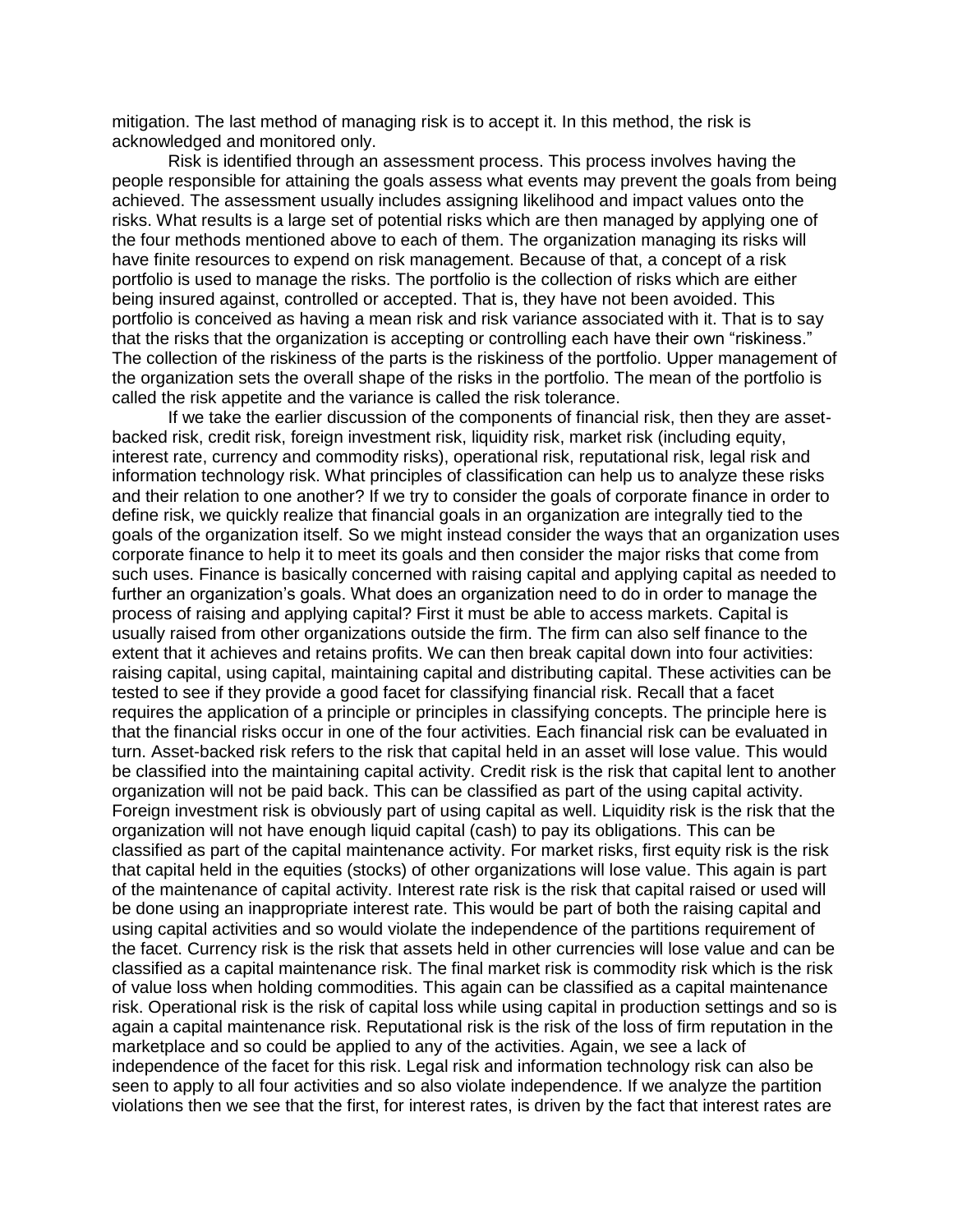used as a parameter in risk calculations. For the last three, reputational, legal and information technology risk, they are all about the organization itself. These results point to the possibility that there are different facets we may want to consider.

One alternative facet might be the risk assessment itself. If we apply the risk assessment process as a facet to financial risks then we see that asset-backed risk, foreign investment risk, equity risk and commodity risk all involve the loss associated with what gets impacted by the risk, that is, where the loss may be. Credit risk, liquidity risk, interest rate risk and currency risk are associated with the likelihood of events occurring. An example is the likelihood of fluctuations in currency exchange rates. Operational risk and reputational risk are classified under involving the responsible parties to analyze risks. Legal risk and information technology risk are both classifiable under the risk portfolio concept since they are managed across the population of risks that the organization has identified.

### **3 Using facets to classify financial risk**

Types of facets could be types of event, types of impact and risk is impact x likelihood where Impact can be loss, or exposure which itself is some other risk. So, that is two facets, one of which includes risk itself in its subject matter (the subject matter by which we classify the thing). Another wrinkle is that the likelihood is not always precisely quantified as a percentage probability, e.g., it is often measured as high, medium and low. So, what are the fundamental categories in which the values belong? This will help us determine how to build faces in which the values of the facets are homogenous.

We categorize the number side of it in terms of whether these are well-researched mathematical probabilities or hi/med/lo estimates which (to calculate risk) are turned into numbers (where e.g. a risk with a probability of 1 is simply an issue!) Is this a provenance category? Consider the case where we have a qualitative valuation, e.g. low - 0.3 and we have other qualitative assessments translated into probabilities. If these are multiplied together, what's the precision in that number? The broader question is what are we trying to classify in financial risk in order to turn risks into guidance for action. There are implications as to what methods are used. Probabilities also have a probability distribution and confidence levels. Consider it more like a decision aid, leading to a final judgement.

Now consider the case of classifying the quality of the knowledge e.g. liquid markets versus mark to model etc. Even here, most of what feeds into this is data about the instruments, parties, markets and so on, including the portfolio itself. Recall that the aim of having a portfolio is to balance the risk in the first place. An efficient portfolio is designed to remove some of the risk (hedging, etc.). This is a difficult problem for reasoning with uncertainty. The probability of something is impacted by the probability of something else. How do we know what is correlated in the problem space? Can we use facets to structure the problems around confidence, e.g., correlations known and unknown? Facets need to be somewhat independent of one another. So, if we had facets which had correlation, this would be an issue. So, for instance, we might have two separate facets based on things we think are not correlated, but later learn that there is some real world correlation between the figures. If two things are the same they should be the same facets. But even when the figures track one another, if the concept is distinct, then we still need to be able to classify them as distinct things in order to be able to draw a relationship between them in the first place.

So, we can talk of facets theory with correlation. What happens when the values correlate but the meanings are recognizable distinct? What will the faces look like on the numbers side of things - e.g. confidence levels, is that a useful facet? The difference may be between a point estimate and a distributional estimate. What this means is for instance if I say my likelihood of a risk is 5%, versus when I say that the mean of the likelihood is 5% with an SD of 1% and is normally distributed - that's a distribution estimate. More sophisticated approach to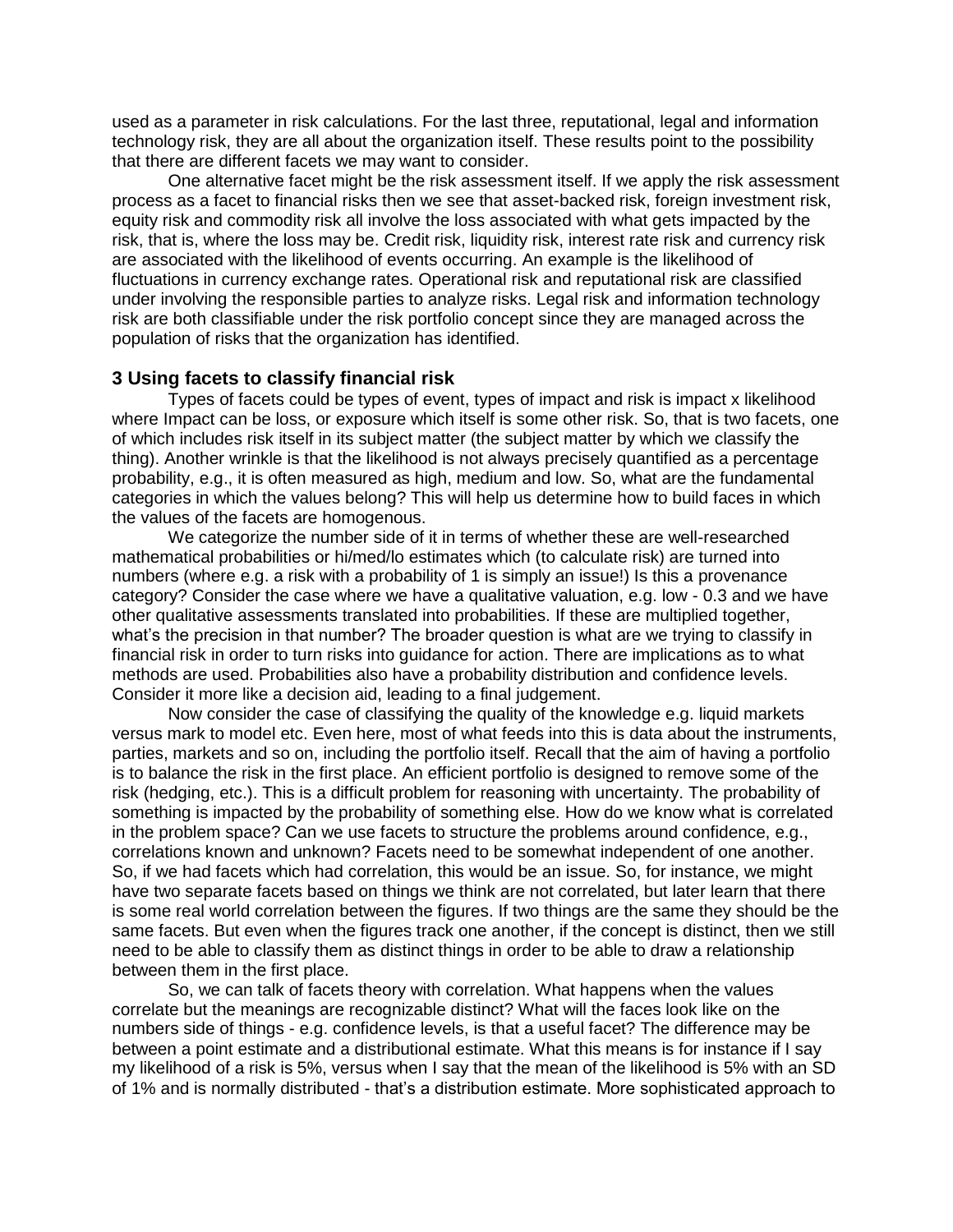ris uses a distributional analysis. I you refine the model using distributional analysis. Bearing in mind the end result is a decision aid. Does what you have contribute to making good decisions?

What we want to say here is that you would design this model to a level of refinement that is necessary for a given kind of decision support. For the high / medium / low type of assessment, these would be defined as a range. Precision goes to the lowest precision of the various figures you are putting together. Implications for interpreting the outputs of the model depends on the decision situation but also depends on the maturity model (e.g., the Capability Maturity Model)

#### **4 Issues in classifying financial subject matter using facets**

The principle is that the properties of things may be used to divide and subdivide things in a hierarchy. Properties are the intension behind the hierarchical structure. When to continue to subdivide the taxonomy - do you use properties that haven't been used yet. Also, you need to consider what the atomicity of your thought space or world (problem domain) is. Once you get to a single individual object, is that an instance? Actually, you can have an intensional definition, whose extension happens to be only one individual - that simply tells you that the category is not very useful as a category. Then there is the idea of classifying things based on statuses over time - for example George Washington as a child or loans in different phases. We originally modeled these in FIBO as if phase was another facet of the classification, but this didn't feel neat in the absence of some formal representation of the facet. Also, maybe we need some clarity on the temporal classification facets.

What of instances? All properties can be used to create sub-classes of a thing. All things can be looked at in terms of a broad set with the properties, and / or a narrower set of sub class each differing by one or another property. In principle, a sub-class can be defined by one property but realistically we tend to define classes with a number of properties. We might use example from automobiles - number of doors, gasoline versus diesel and so on. Yet there are many other properties we don't use to classify them e.g. things about the interior, optional extras versus features installed as standard. Meanwhile we don't classify green cars versus red cars and so on. So in the market, there are broader sets of cars that can be characterized by a range of features, to give us e.g. the GT versus XT version of a given make and model. So, similarly with finance, some attributes are bundled in the categories we think about and so are not used to carve out those instruments into classes.

Then there is a temporal side of this. In the auto example, during the model year; at the start of the model year, can make a case that you have to pay for the extras on this auto, but later in the year when the excitement of the new version has worn off, they may start to collect together some of the features, and either make them part of a standard model or in some cases, marketing might consider that that feature was not really of interest. It is still there but no longer spoken of in the marketing literature. Similarly, in financial instruments, given that these are a bundle of attributes, there are people out there looking for things with a given attribute. Overall, as soon as there is something with a bundle of attributes, and people care about that bundle as a kind of thing (for example when they give it a name) then you have a class of thing in the domain of interest. Example: you might have a portfolio of various things you've purchased over the years, and you might have categorized the in one way or another when you bought them. A new regulation comes along which would cause a firm to divest of some category of thing, and now you have to classify the stuff in your portfolio according to the new classification in order to sell it.

What is interesting about this model is that there are some properties that are perhaps not "necessary" for inclusion in the class, but are expected. For example, the properties of the interiors of cars. No one would say that those properties are an essentially part of the make or model. Instead, they are \*known\* to be associated with the properties that are essential. That may be the case with most branding. Consider a pair of Nike shoes: the "essential" properties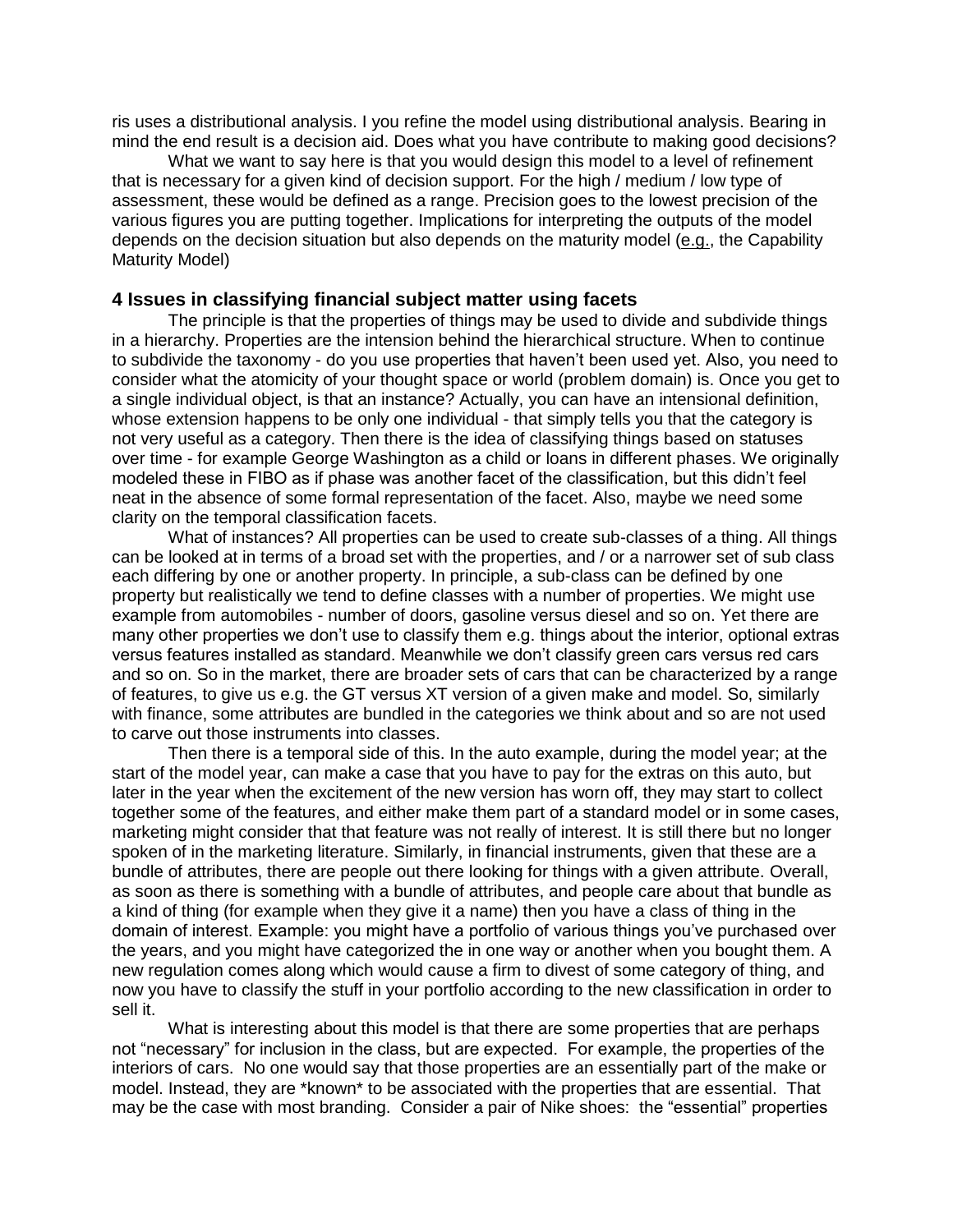are the ones that Nike will never not include in a pair of shoes. However, there are also a lot of stylistic features that identify the shoes as the Nike brand. Nike may phase these properties out as tastes change. But for now, they allow the user to identify the shoes as being Nike's.

Another example is XBRL "extensions." Other accounting anecdotes: Account table in German Standard Accounting model versus US GAAP in the ability under US GAAP to develop your own rules for accounting classifications. Or consider XBRL SEC requirements in US. The use of FIBO ontology versus standard reporting or standard way of talking about risks in Financial Instruments. This is similar to making everyone choose the same Dewey Decimal number. The question is: are there black and white distinctions or is there some ambiguity here. Some properties might not be required for reporting purposes but might be useful for management information. The issue is also around how people interpret a document, how they characterize the topic of the document. There seem to be two variables in play here: how you choose to prioritize the different facets in a monohierarchical taxonomy, and how you interpret the subject matter of something in the first place, in order to allocate those facets at all.

An anecdote: four indexers, same training and background but assigned different categories to a thing. So, there are different priorities and different constituencies. What about finance? Given an ontology, this takes account of the interpretation question, but the prioritization of categories / properties remains. In the absence of an ontology, the issue of interpretation probably remains (but given well-defined contractual terms in the instrument contract, the legal basis of these should deal with most ambiguity?) Is it that simple? How we categorize things in internal controls, for accounting of risk. Again, you still need to interpret the framework itself in order to know how to categorize instruments for risk itself. See e.g. Basel developing measures first, get firms to report the agreed measures of risk. This is a bottom up approach.

So, the interpretation problem has not gone away. Evolution of regulations e.g. Basel goes from I to II to III and so on - the problem of interpretation has not been resolved. This is a result of this bottom up approach. If we use the top down approach, we are asking: "What is the definition of 'Global Economy', that we are trying to control?" But today, we are not seeing the discussion at that level. That is, we can talk about statistical correlations between unrelated concepts. This is the kind of patterns you see developing once you add the actual data about the things. If red paint were more expensive than yellow paint, then these would not be as orthogonal as we thought (gold paint). So, some care is needed when we allow for a gold-plated Cadillac. It comes down to concept formation, so here we need to consider how we form concepts.

#### **References**

- Bliss, H. E. (1910). A modern classification for libraries, with simple notation, mnemonics and alternatives. Library Journal, 35, 351–358.
- Broughton, V. (2006). The need for a faceted classification as the basis of all methods of information retrieval. Aslib Proceedings, 58(1/2), 49–72.

Business Risk:<http://www.businessdictionary.com/definition/risk.html> Financial Risk:<http://www.investopedia.com/terms/f/financialrisk.asp>

Giess, M. D., Wild, P. J., & McMahon, C. A. (2008). The generation of faceted classification schemes for use in the organisation of engineering design documents. International Journal of Information Management, 28(5), 379–390.

Gnoli, C. (2008). Categories and facets in integrative levels. Axiomathes, 18(2), 177–192.

Hjørland, B. (2013). Facet analysis: The logical approach to knowledge organization. Information Processing & Management, 49(2), 545–557.

Priss, U. (2008). Facet-like structures in computer science. Axiomathes, 18(2), 243–255.

Ranganathan, S. R. (1933). Colon classification. Madras, India: Madras Library Association.

Ranganathan, S. R. (1944). Library classification: Fundamentals & procedure. Madras, India: